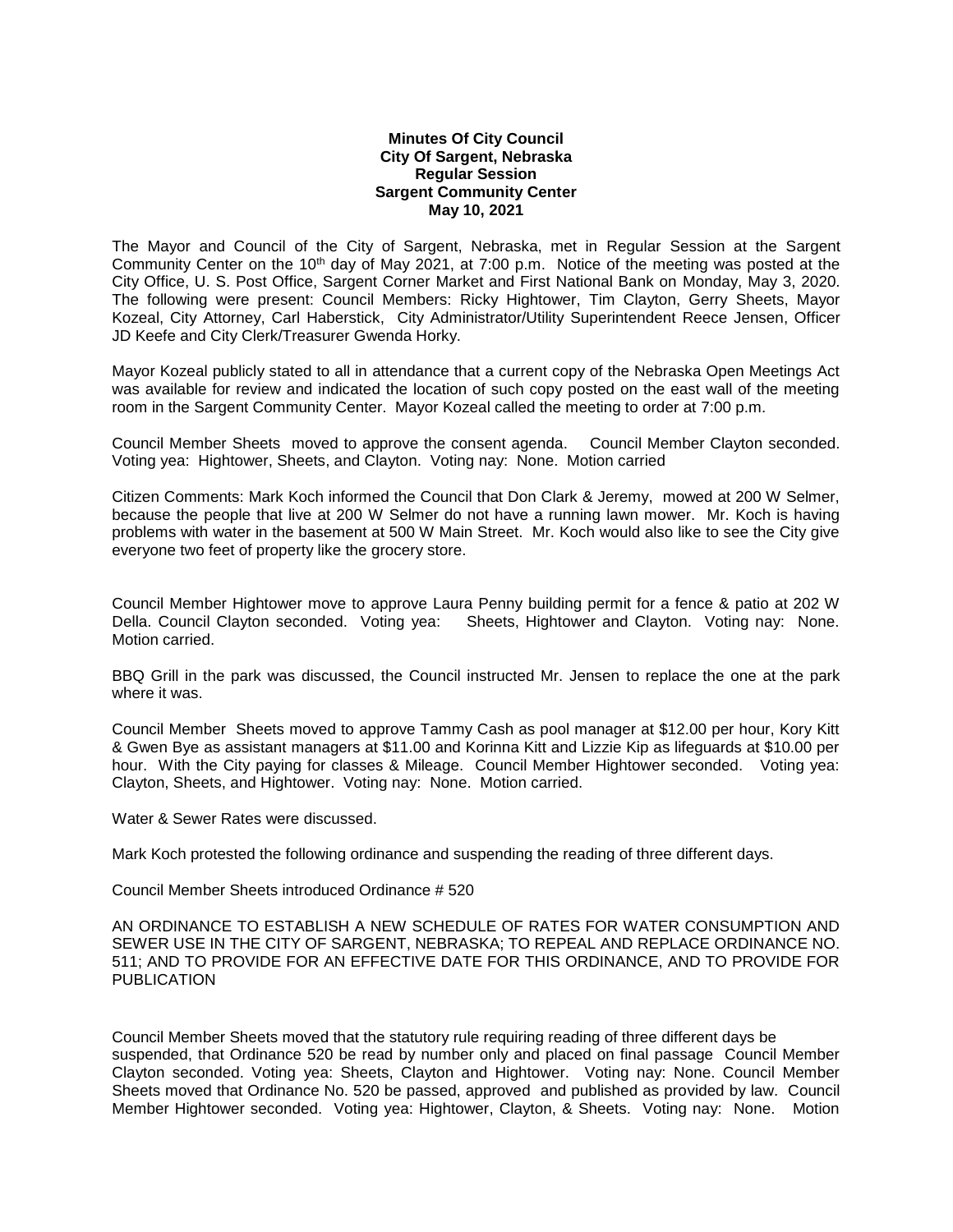carried. The Major then stated the question "Shall Ordinance No. 520 be passed and adopted?" Voting yea: Clayton, Hightower, and Sheets. Voting nay: None. The Major declared Ordinance No. 520 duly adopted.

Council Member Clayton moved to approve Sarg-14to participate in the Disaster Housing Grant. Council Member Hightower seconded. Voting yea: Hightower, Sheets, and clayton, Voting nay: None. Motion carried.

Supervisor Reports were given.

Motion made by Council Member Sheets and seconded by Council Member Hightower to adjourn the meeting. Voting yea: Hightower, Sheets, and Clayton. Voting nay: None. Motion carried. Meeting adjourned at 7:46 P.M.

Mayor

\_\_\_\_\_\_\_\_\_\_\_\_\_\_\_\_\_\_\_\_\_\_\_\_\_\_\_\_\_\_\_\_

City Clerk

\_\_\_\_\_\_\_\_\_\_\_\_\_\_\_\_\_\_\_\_\_\_\_\_\_\_\_\_\_\_\_\_\_\_

## **Community Center**

| 1631      | 5/10/2021 | Appeara                        | 56.41  |
|-----------|-----------|--------------------------------|--------|
|           |           | <b>Supplies</b>                |        |
| 1632      | 5/10/2021 | Sargent Corner Market          | 88.03  |
|           |           | Supplies                       |        |
| Municipal |           |                                |        |
| 11303     | 5/10/2021 | Akrs Equipment                 | 102.95 |
|           |           | JD Mower                       |        |
| 11304     | 5/10/2021 | Barco Municipal Products, Inc. | 76.99  |
|           |           | Supplies (Safety)              |        |
| 11305     | 5/10/2021 | Benefit Plans Inc              | 125.00 |
|           |           | <b>Retirment Fee</b>           |        |
| 11306     | 5/10/2021 | <b>Burwell Tribune</b>         | 85.41  |
|           |           | Jessie Street Project          |        |
| 11307     | 5/10/2021 | <b>Cornhusker Press</b>        | 99.50  |
|           |           | Dog Tags & Book                |        |
| 11308     | 5/10/2021 | <b>Custom Sports</b>           | 72.00  |
|           |           | Shirts                         |        |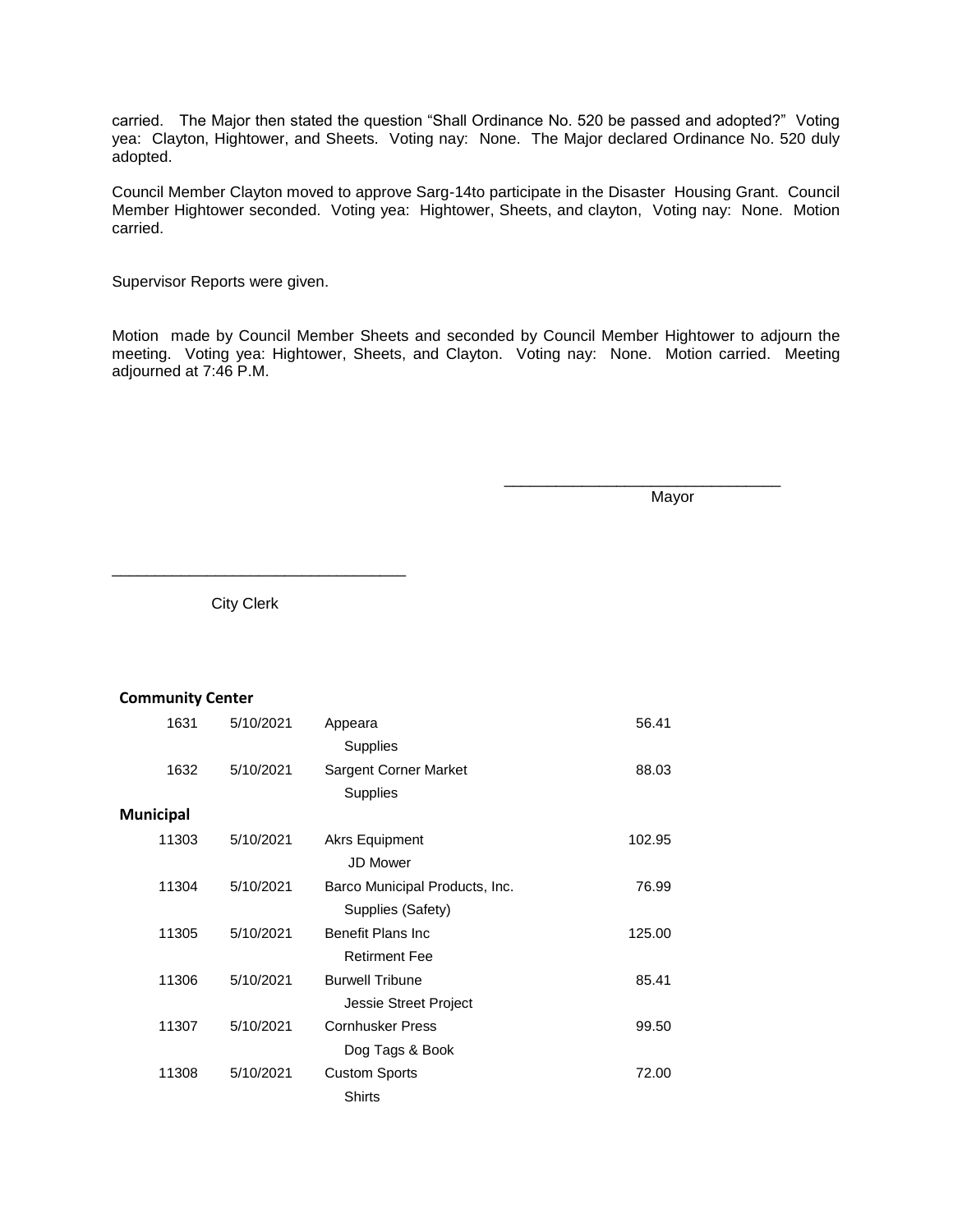| 11309          | 5/10/2021 | <b>Grint Farm Supply</b><br>Shop tools         | 151.91    |
|----------------|-----------|------------------------------------------------|-----------|
| 11310          | 5/10/2021 | Lammers, Abel, & Kaps, CPA's PC                |           |
|                |           | 2019-2020 Audit                                | 3,295.71  |
| 11311          | 5/10/2021 | <b>MARC</b>                                    | 1,448.18  |
|                |           | Patching material                              |           |
| 11312          | 5/10/2021 | <b>NCTC</b>                                    | 335.03    |
|                |           | Phone & Internet                               |           |
| 11313          | 5/10/2021 | <b>NMVCA</b>                                   | 40.00     |
|                |           | Membershop                                     |           |
| 11314          | 5/10/2021 | <b>OfficeNet</b>                               | 48.06     |
|                |           | <b>Office Supplies</b>                         |           |
| 11315          | 5/10/2021 |                                                |           |
|                |           | Peterson Legal Services, P.C. L.L. O.<br>Legal | 450.00    |
| 11316          | 5/10/2021 | Tennant Sales and Service Company              | 7,691.50  |
|                |           | Sweeper maintenance                            |           |
| 11317          | 5/10/2021 | The Parts Bin                                  | 130.51    |
|                |           | Shop Tools                                     |           |
| 11318          | 5/10/2021 | Thoene Farm Service                            | 32.54     |
|                |           | Maintenance to mower                           |           |
| 11319          | 5/10/2021 | Trotter Grain & Fertilizer-Sargent<br>Supplies | 73.05     |
| 11320          | 5/10/2021 | <b>Trotter Service</b>                         | 688.60    |
|                |           | Tires for Back hoe                             |           |
| 11321          | 5/10/2021 | Trotter's Whoa & Go                            | 449.76    |
|                |           | Fuel                                           |           |
| 11322          | 5/10/2021 | Verizon                                        | 40.01     |
|                |           | <b>IT Equipment</b>                            |           |
| 11323          |           |                                                |           |
|                | 5/18/2021 | <b>CDS</b>                                     | 1,850.00  |
|                |           | <b>Housing Grant Proffessional Fees</b>        |           |
|                |           | Municipal May Payroll                          | 24,850.71 |
| <b>Utility</b> |           |                                                |           |
| 13302          | 5/10/2021 | Appeara                                        | 247.86    |
|                |           | Supplies                                       |           |
| 13303          | 5/10/2021 | Benefit Plans Inc                              | 125.00    |
|                |           | <b>Retirement Fee</b>                          |           |
| 13304          | 5/10/2021 | Border States Industries, Inc                  | 1,191.85  |
|                |           | Supplies                                       |           |
| 13305          | 5/10/2021 | <b>Custom Sports</b>                           | 187.53    |
|                |           | Uniforms                                       |           |
| 13306          | 5/10/2021 | Dept of Energy                                 | 3,560.41  |
|                |           | Purchase Energy                                |           |